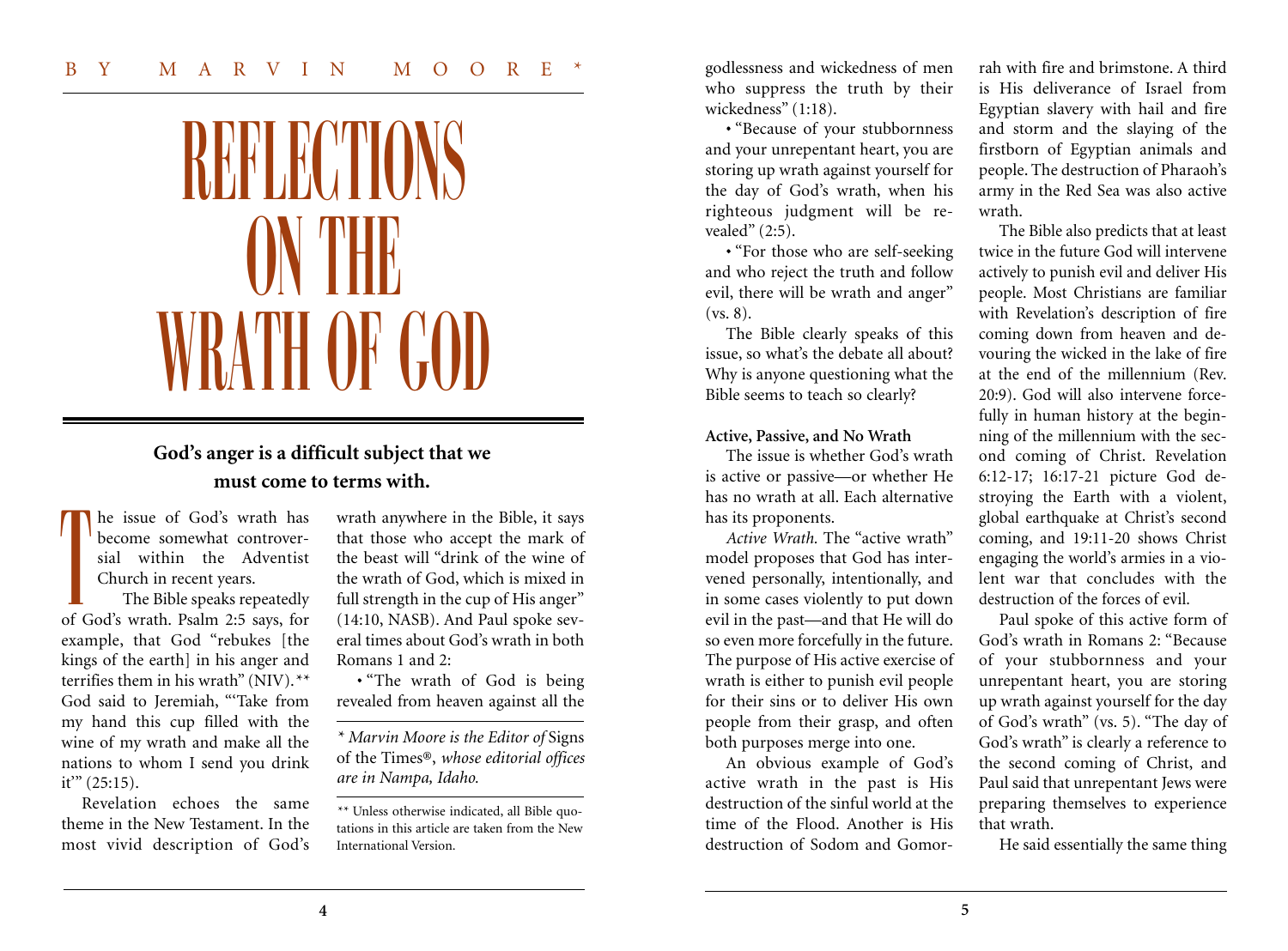in verse 8: "For those who are selfseeking and who reject the truth and follow evil, there will be wrath and anger." Again, the words "there will be wrath and anger" are in the future tense, suggesting that the wrath and anger will be manifested at Christ's second coming.

*Passive Wrath.* The active model of God's wrath has prevailed exclusively within the Adventist Church throughout most of our history. The passive wrath model, however, gained a small but resolute following during the last three decades of the 20th century. This model proposes that God's wrath is primarily exercised by His abandonment of evil to the natural outworking of its own destructiveness.

This is where Romans 1 is particularly relevant. Paul said that "the wrath of God is being revealed from heaven against all the godlessness and wickedness of men who suppress the truth by their wickedness" (vs. 18). This verse could be interpreted to support the active wrath model. However, Paul wrote in the present tense—"the wrath of God *is being* revealed"—and there's scant evidence of God's active intervention in the lives of evil people at that time in history. Furthermore, several other statements Paul made in chapter 1 suggest that the passive wrath model is what he had in mind:

**·** "Therefore God gave them over in the sinful desires of their hearts

to sexual impurity for the degrading of their bodies with one another" (vs. 24).

**·** "Because of this, God gave them over to shameful lusts," and they "received in themselves the due penalty for their perversion" (vss. 26, 27).

**·** "[God] gave them over to a depraved mind, to do what ought not to be done" (vs. 28).

These verses support the passive wrath model, because they state that God simply gives sinful people over to the natural outworking of their sins, letting nature take its course.

*No Wrath.* This is actually a common theme of those who propose the passive wrath model, often arguing the passive wrath model in no wrath terms, claiming that anger is contrary to God's character of love.

If the idea of "no wrath" is excluded from the passive wrath model, God's wrath is both active and passive. Romans 1 makes it clear that God's wrath is passive at times. In fact, the proponents of the passive wrath model are close to being correct when they suggest that this is the exclusive way God expresses His wrath. The incidents of His active intervention to put down evil with force in the history of our world are few and far between. And there's a reason for this. Throughout nearly all of history, we humans have lived in probationary time. During this time, God has for the most part

*We can safely begin by saying that any teaching about God's ultimate dealing with sin and sinners must be consistent with His*

*love. The problem for us humans is how to bring together everything we know about God without creating unacceptable contradictions. How should love respond to evil? Does love always sit back and wait for evil to resolve itself, or does love at times intervene actively to prevent evil from carrying out its harmful designs?*

allowed evil to run its course as a demonstration to the universe of what evil is really like.

However, it's a mistake to make the passive model the complete explanation of God's wrath. There's too much biblical evidence that God has intervened actively to put down evil in the past and that He will do so again in the future.

### **Anger, Force, and God's Love**

Several years ago as editor of the *Signs of the Times*® I received a letter to the editor that illustrates the objection many proponents of the passive and no wrath models have to the idea that God's wrath can also be active. This letter was in response to an article about Armageddon:

"I believe the view presented pictures God as arbitrary, vengeful, and severe, using His power to put down evil—the very characteristics that Satan attributes to God but that are actually characteristics of Satan himself. I do not believe that in the

end God will finally resort to force to put down evil."

This raises a significant question: How does the idea of God's wrath—especially the concept of His active wrath—square with the primary attribute of God's character, which is love?

We can safely begin by saying that any teaching about God's ultimate dealing with sin and sinners must be consistent with His love. The problem for us humans is how to bring together everything we know about God without creating unacceptable contradictions. How should love respond to evil? Does love always sit back and wait for evil to resolve itself, or does love at times intervene actively to prevent evil from carrying out its harmful designs?

It should be evident that active intervention *may* be the most loving thing that a loving being—divine or human—can do. A couple stories illustrate this point well.

The first is about a family in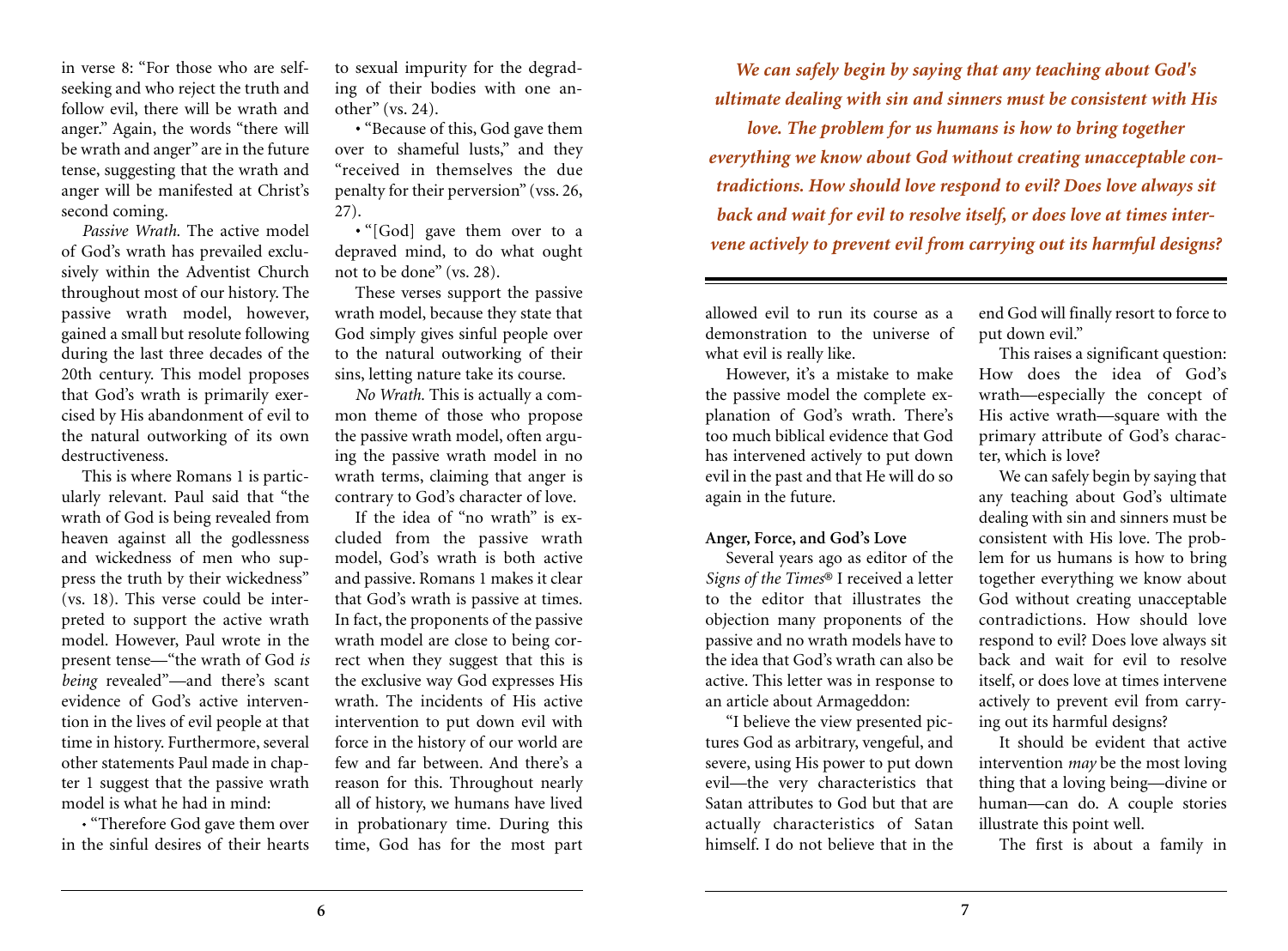*We all want an angry God from time to time. The cry, "Where was God when. . . ?" is a plea for an angry God. If we can feel anger over the little bit of abuse humans perpetrate against one another that we observe, how must God feel, who sees all the abuse that ever has happened and ever will happen?*

which the father sexually abuses his daughter. One day he goes into the girl's bedroom, and a few minutes later the mother hears the daughter crying out, "No, Daddy, no! Please, Daddy, stop!" So the mother goes to an adjoining room, kneels down, and prays for God to intervene.

In the second story, the teenage daughter of a farmer gets pregnant, but she hesitates to tell her parents because she fears that her father will kill her. Finally, however, it becomes impossible to hide the evidence, so before her father guesses the problem, she approaches him on the front porch of their cabin. When he learns that she's going to have a baby, he attacks her violently. In the midst of her screams, the front door to the cabin bursts open. The girl's mother leaps out, points a rifle at her husband, and shouts, "You strike my daughter one more time, and you're a dead man!"

Which mother showed the most love for her daughter—the one who prayed passively or the one who

intervened actively? The answer is obvious. In the face of severe abuse, active intervention is the most loving thing that a loving being can do. Not to do so would be unloving.

Those who favor the no-wrath concept argue that God doesn't become angry. This is what the correspondent who wrote to *Signs of the Times*® apparently believed. This view, however, involves a fundamental misunderstanding of anger, namely, that it's always bad.

Unfortunately, many Christians have grown up with the idea that anger is bad. I can recall as a child being told that anger was bad, but "righteous indignation" was OK. Nobody ever defined righteous indignation, but plain old anger was always bad. And the proponents of the passive model of God's wrath argue that, just as hot is the opposite of cold and light is the opposite of dark, so love is the opposite of anger and therefore anger is sinful, which is why a loving God will never become angry.

But what feeling would you experience if you saw a mother beating her five-year-old child with a piece of garden hose? Name the feeling you'd have if you saw a father hold the lighted end of a cigarette against his son's bare skin. Or how about the parents who keep a child tied to the bedpost or locked in a dark closet day after day for weeks on end, wallowing in its own excrement. These are extreme examples, to be sure, but they do happen. So what feeling did you get when you read about these examples of abuse?

Anger is our normal human response to injustice, and it's also a very loving response. It is bad only when we respond to it inappropriately, such as when we lose our tempers.

God never loses His temper, but His anger—His wrath—is a very appropriate and a very loving divine response to injustice. We all want an angry God from time to time. The cry, "Where was God when . . . ?" is a plea for an angry God. If we can feel anger over the little bit of abuse humans perpetrate against one another that we observe, how must God feel, who sees *all* the abuse that ever has happened and ever will happen?

I have a friend who believes that anger is contrary to God's character of love, so I asked him one day how he would feel if an intruder were to break into his house and rape one of his teen-age daughters. He said, "Murderous." Then I asked him how he would want God to feel. He thought a moment, and then he said, "Murderous."

A number of years ago, my wife and I visited the World War II concentration camp in Dachau, Germany. We felt profound anger as we saw how Hitler treated Jews and other "undesirables." That was an entirely appropriate response.

Those who propose that God doesn't become angry are rightly concerned to avoid compromising His mercy. But mercy and justice need each other. Justice without mercy results in tyranny, abuse, and torture. But so does mercy without justice, for mercy without justice allows evil people to take charge, as in the case of the mother who prayed instead of intervening with force to protect her daughter. Justice that refuses to intervene to protect the victims of abuse is very unmerciful.

But should anger intervene with force? Our *Signs* correspondent said No, claiming that force is a characteristic of Satan. The stories of the two mothers, however, help us to understand that sometimes forceful intervention against evil is the most moral and the most loving thing we can do.

My correspondent at *Signs* said that force is a characteristic of Satan. It's true, of course, that Satan uses force—to impose suffering, not to prevent it. Often, Satan uses force to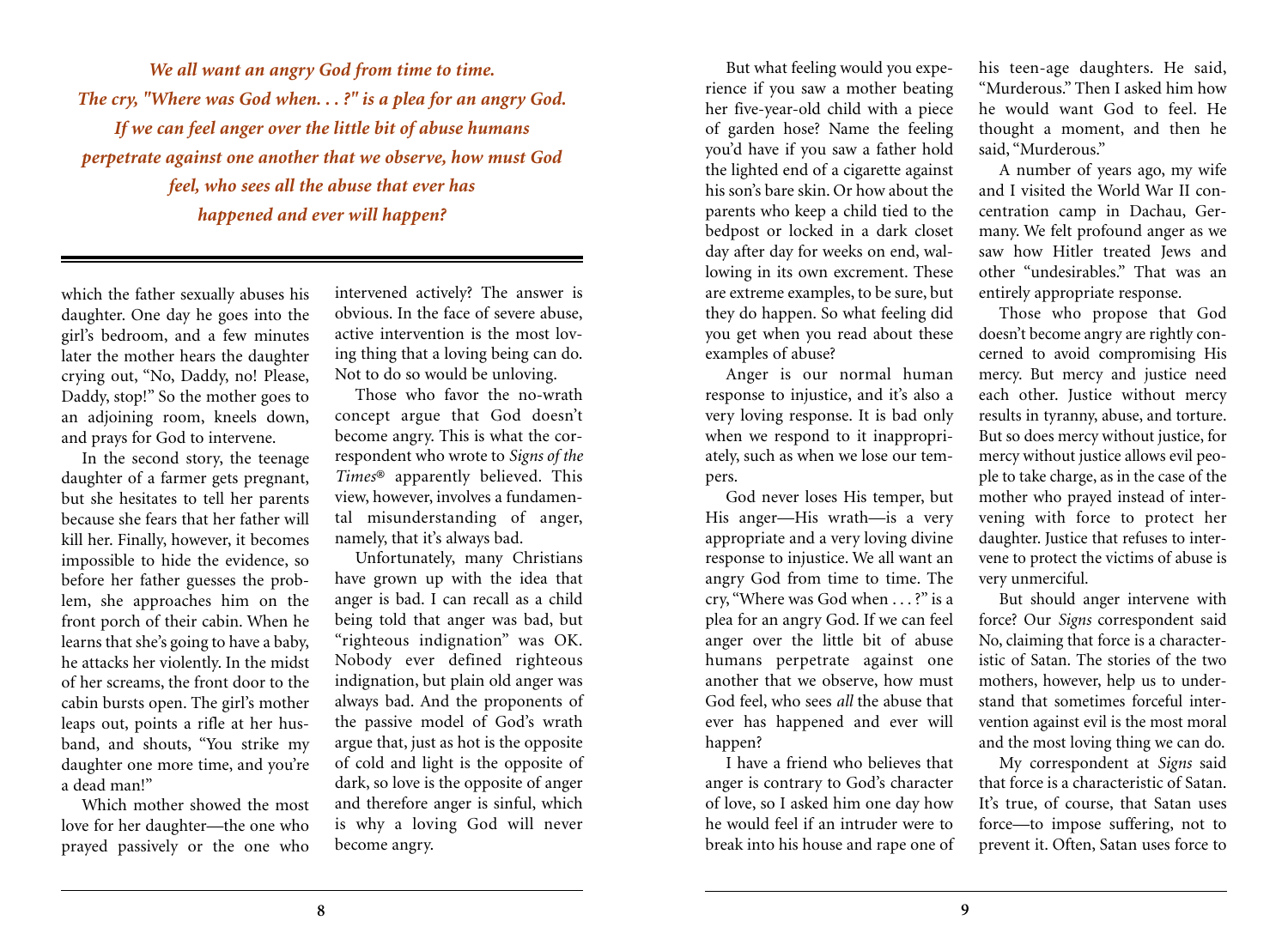get people to obey him. This God will never do. All who obey Him must do so by choice.

But does God ever use force? Is force ever an appropriate response for any loving being? Yes. Force is simply the exercise of power to bring about a desired result, and situations do exist in which it's absolutely essential that good people exercise force in order to prevent horrible evil from gaining control and creating chaos and suffering.

In the presence of intolerable evil, force is also an entirely appropriate response from a loving God. The Bible says that when Lucifer and his angels chose to rebel against God's law of love in heaven, Michael and His army of angels cast them out. That was force—God using His power to expel rebellion and evil from heaven. And the Bible teaches that an all-wise God will eventually exercise the same force to expel rebellion from the entire universe.

### **The Final Destruction of the Wicked**

What about God's wrath in the final destruction of the wicked that's described so graphically in Revelation? Those who argue for God's passive wrath exclusively point out, correctly, that Revelation is highly symbolic. However, it doesn't follow that *everything* in Revelation is symbolic. Certainly the image of Christ riding a white horse at His second

coming is symbolic. This is simply a way of stating the literal truth that His second coming will be a time of war. And war is always an act of violent intervention. The images of birds eating the flesh of the wicked and of beasts being thrown into a lake of fire are highly symbolic, but the idea behind these images—that Christ will destroy evil and evil people with force at His second coming—is very literal.

Proponents of the passive and nowrath models are quite horrified at the suggestion that God will exercise His active wrath in the final punishment and destruction of the wicked. I suspect this is because they consider all anger to be bad. But when we consider anger an appropriate response to evil and injustice, then it makes perfect sense for a loving God to be active as well as passive in dealing with it. And the biblical teaching about the final punishment of the wicked in the lake of fire is simply a picture—symbolic, perhaps, but true in a very real sense—of God intervening actively to put an end to evil.

Let's consider the prospect of God truly refusing to intervene with force to destroy the wicked, allowing their eternal demise to be simply the natural outworking of their choice to be evil. To do that, God would have to place them in a world all by themselves long enough for them to become extinct through degeneration, disease, and the reign of "tooth

*In the presence of intolerable evil, force is also an entirely appropriate response from a loving God. The Bible says that when Lucifer and his angels chose to rebel against God's law of love in heaven, Michael and His army of angels cast them out. That was force—God using His power to expel rebellion and evil from heaven.*

and claw." They would suffer a miserable, prolonged, pathetic extinction. When we have a dog or cat with a painful terminal illness, in mercy we ask the veterinarian to "put it to sleep." In the same way, God's forceful destruction of the wicked is a merciful alternative to truly allowing nature to take its course.

A common explanation suggested by those who support the passive model of God's wrath is that, rather than God Himself bringing fire down on the wicked, they'll be destroyed by the revelation of His glory in the final judgment. But to absolve God of the responsibility for the death of the wicked by saying "He will just unveil His glory" hardly gets Him off the hook. Imagine for a moment that I have a laser beam in my forehead that will kill people if I take my hat off in their presence. If I ever did that and were hauled into court for murder, what do you think the judge and jury would say to my plea that "I didn't kill anyone; I just took off my hat"?

If it's within my power not take off my hat, then I'm responsible for those who die when I take it off, even if I didn't strike them.

The Bible's description of the final destruction of the wicked—fire coming down from God out of heaven—sounds like a releasing of the forces of nature that heretofore God has held in check. That's pretty violent! A proponent of the passive model of God's wrath might argue that God won't personally destroy the wicked in the lake of fire; He will simply release the forces of nature. That's like saying that I'm not responsible if my pit bull attacks and injures you because all I did was let go of the leash. I hardly think a judge would acquit me on that basis. If it's within my power to restrain the dog, then I'm responsible for the consequences when I let it go. Similarly, if it's within God's power to restrain the forces of nature, then it's hardly an argument in favor of the passive model of His wrath to say that the destruction of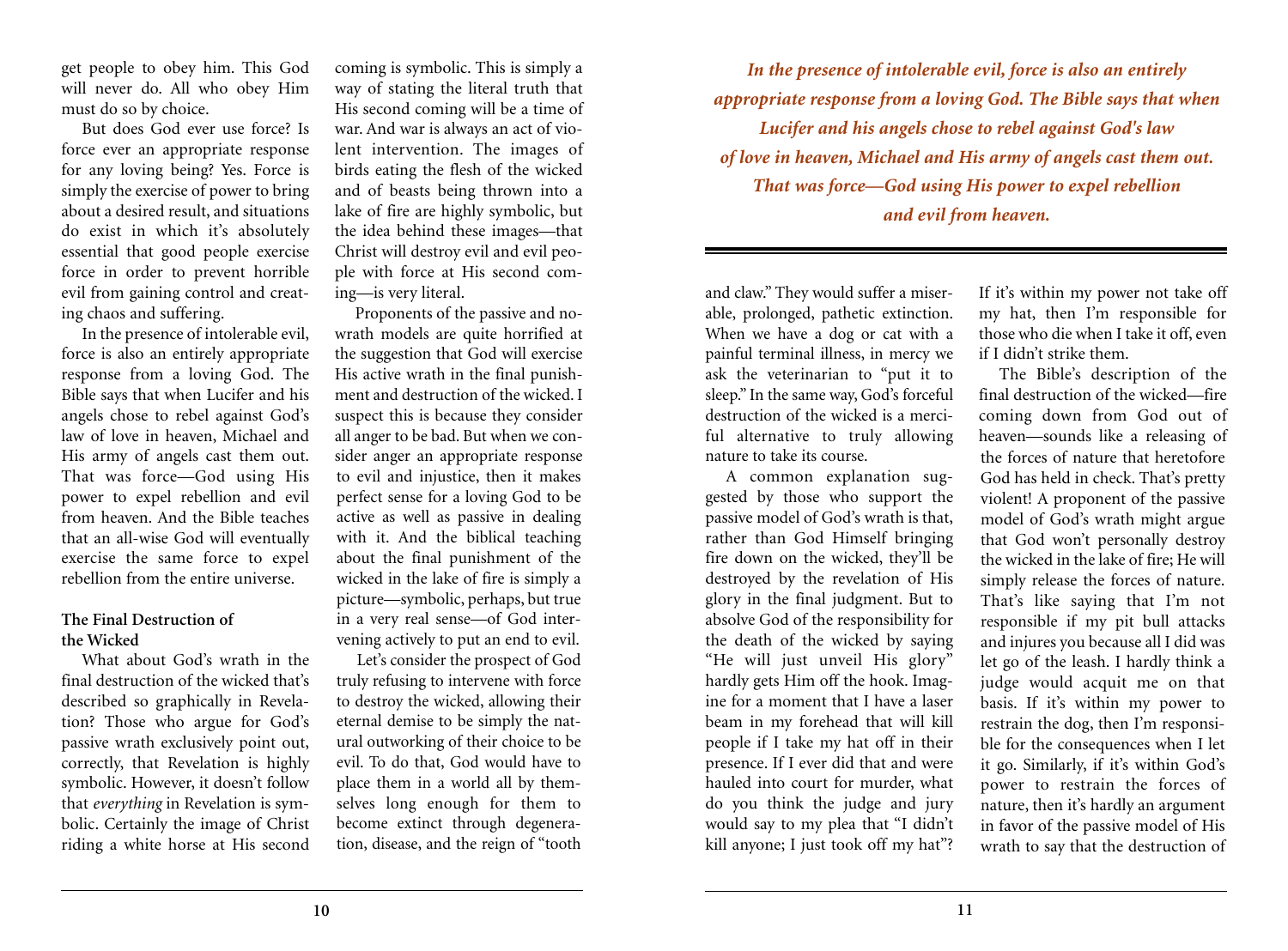*Is God vengeful? No—which means He isn't spiteful. Is He severe? If by severe we mean "malicious," No, but if we mean "strict," Yes. God is always strict in dealing with evil. The life of every creature is ultimately in God's hands. Therefore, when the time comes that the wicked are permanently destroyed, God will be responsible for their death, and whether He takes personal action to make that happen or merely allows it to happen is irrelevant.*

the wicked in the lake of fire is simply the result of His releasing the forces of nature.

My correspondent at *Signs* said that "God is not arbitrary, vengeful, or severe." It's true that God isn't arbitrary in His dealings with the wicked. An arbitrary God would destroy them with no consideration for what His loyal subjects thought. That's why God refused to eradicate sin the moment it arose in heaven many eons ago. He allowed it to continue for several thousand years so that all created beings could pass judgment against it for themselves.

Is God vengeful? No—which means He isn't spiteful. Is He severe? If by severe we mean "malicious," No, but if we mean "strict," Yes. God is always strict in dealing with evil.

The life of every creature is ultimately in God's hands. Therefore, when the time comes that the wicked are permanently destroyed, God will

be responsible for their death, and whether He takes personal action to make that happen or merely allows it to happen is irrelevant. His justice is the reason that He will not only allow it to happen but will actually initiate its happening. And in the long-range scheme of things, that tragic event will be the most merciful thing a loving God could do!

### **Implications for the Atonement**

The idea that God doesn't become angry—that He doesn't experience wrath—has major implications for understanding Christ's atonement for sin. In order to explain the problem, we need to consider a couple of theological explanations for why Jesus died.

One explanation is called the "substitutionary model" of the atonement. The substitutionary model is based on the very biblical concept that the punishment for sin

is death. However, a loving God didn't want to see His children die, so He devised a plan whereby Jesus would take the guilt of their sins upon Himself and suffer God's punishment in their place. His death would substitute for theirs. This would meet the demands of God's justice for the death of the sinner and give His erring children another opportunity to accept Him and allow His Spirit to control their lives. This model is strongly supported by both the Old and New Testaments.

The sacrificial system described in Leviticus is an excellent example of the substitutionary model of the atonement. When a person sinned, he was instructed to bring a lamb, a goat, or a bullock to the altar of sacrifice, confess his sins over it, and kill it in the presence of the priest. The priest would then sprinkle the blood of the sacrificial victim either on the altar or on the curtain inside the tabernacle. The Bible says that "in this way the priest will make atonement for the man's sin, and he will be forgiven" (Lev. 4:26). The conclusion seems inescapable that the animal took the sinner's guilt symbolically upon itself, died in the sinner's stead, and released the sinner from both the guilt for his sin and its punishment. It would be difficult to find a more obvious illustration of sacrificial substitution.

Isaiah 53 applied this concept to the suffering Servant, that is, the Messiah: "He was pierced for our transgressions, he was crushed for our iniquities; the punishment that brought us peace was upon him, and by his wounds we are healed. . . . For the transgression of my people he was stricken. . . . The Lord [made] his life a guilt offering,  $\ldots$  [He]  $\ldots$ was numbered with the transgressors. . . For he bore the sin of many" (Isa. 53:5, 8, 10, 12).

It's impossible to miss the concept in these verses that the suffering Servant took upon Himself both the guilt of human sin and its punishment. And there's an obvious use in verse 10 of the language of the Old Testament sacrificial system: "The Lord [made] his life a guilt offering." The King James Version says, "Thou shalt make his soul an offering for sin," and the New American Standard Bible says, "He would render Himself as a guilt offering."

Several New Testament passages affirm the concept of sacrificial substitution. One of the best is Galatians 3:13: "Christ redeemed us from the curse of the law by becoming a curse for us, for it is written: 'Cursed is everyone who is hung on a tree.'" The tree is a reference to Christ's cross, by which Paul obviously means His death on the cross. And notice that Paul said that Christ became a curse for us, and by His death Christ "redeemed us from the curse of the law." That's clear substitutionary language.